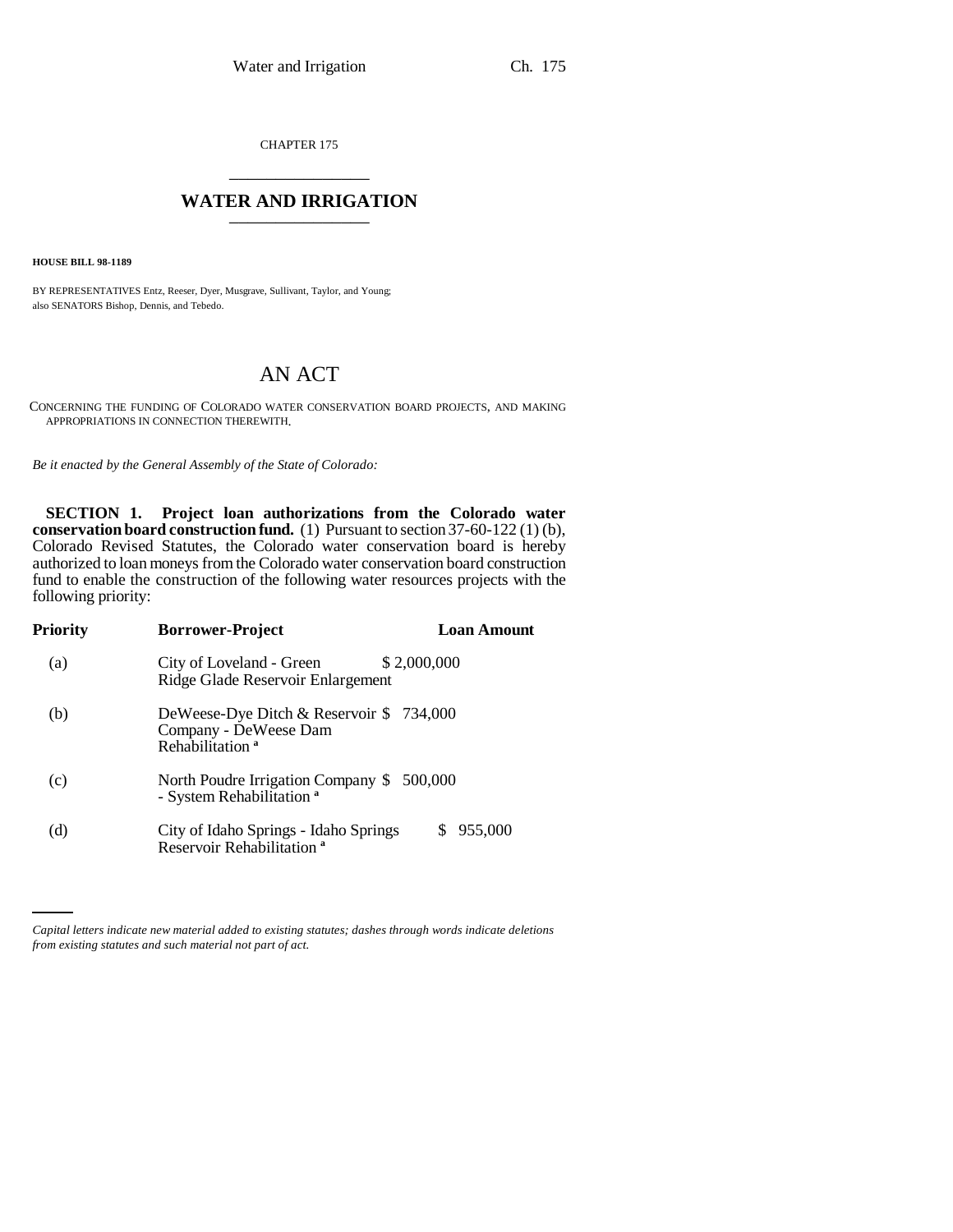| Ch. 175 | Water and Irrigation                                                                          |     |                |
|---------|-----------------------------------------------------------------------------------------------|-----|----------------|
| (e)     | Greeley and Loveland Irrigation<br>Company - Equalizer Dam<br>Rehabilitation <sup>a</sup>     |     | \$.<br>308,000 |
| (f)     | Blue Lake Owners Association -<br>Raw Water Irrigation System <sup>a</sup>                    | \$  | 900,000        |
| (g)     | City of Fort Morgan - Raw<br>Water Pipeline <sup>a</sup>                                      |     | \$4,000,000    |
| (h)     | City of Sterling - Pawnee Creek<br>Flood Control Project <sup>a</sup>                         |     | \$.<br>550,000 |
| (i)     | Chatfield South Water District -<br>Water Rights Purchase <sup>a</sup>                        | \$. | 500,000        |
| (j)     | Riverside Reservoir and<br>Land Co. - Riverside Res.<br>Spillway Rehab. and Land<br>Purchase  | S   | 450,000        |
| (k)     | Windsor Canal and<br>Reservoir Co. - Big Windsor<br><b>Reservoir Pump Station</b>             |     | \$<br>925,000  |
| (1)     | Groundwater Appropriators of<br>the South Platte - Sedgewick<br><b>Augmentation Reservoir</b> |     | \$1,700,000    |
|         | <b>Totals</b>                                                                                 |     | \$13,522,000   |

<sup>a</sup> Loan to refinance a water project wholly or partially completed.

(2) The Colorado water conservation board may make loans for the construction of the projects specified in subsection (1) of this section from such moneys as are or may hereafter become available to the Colorado water conservation board construction fund. Said loans shall be in the amounts listed in subsection (1) of this section plus or minus such amounts, if any, as may be justified by reason of ordinary fluctuations in construction costs as indicated by the engineering cost indices applicable to the types of construction required for each project or as may be justified by reason of changes in the plans for a project due to differing or unforseen site conditions, errors or omissions in the plans and specifications, changes instituted by regulatory agencies, or changes in material quantities beyond contract limits.

(3) Pursuant to section 37-60-120 (1), Colorado Revised Statutes, the board shall require such terms and conditions in such contracts as will ensure repayment of funds made available by it. The board shall not disburse any moneys for any loan authorized by subsection (1) of this section unless and until it is satisfied, at its sole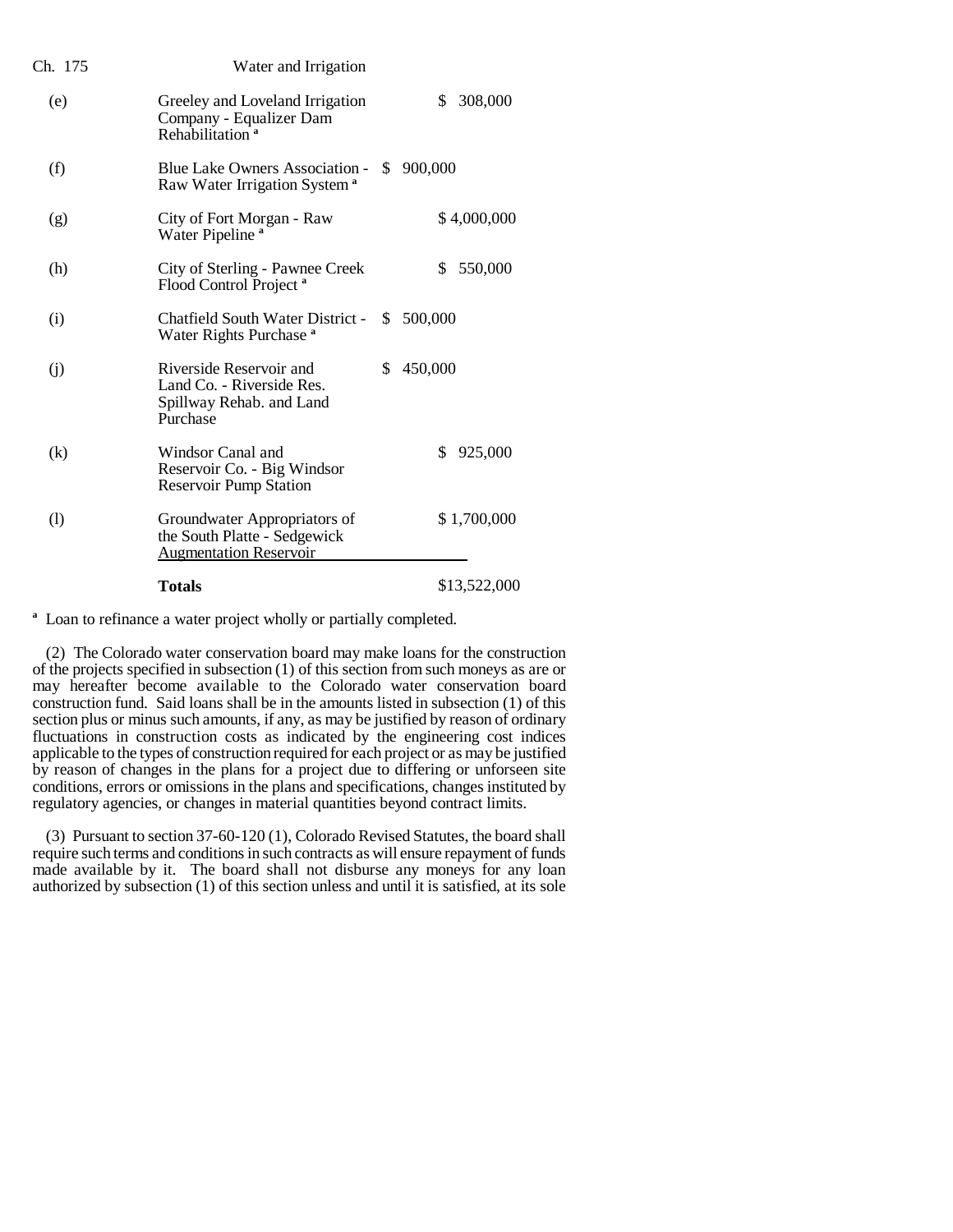discretion, that the recipient of any such loan will be able to make repayment pursuant to the terms and conditions established by the board and by subsection (1) of this section.

**SECTION 2. Project loan authorizations from the severance tax trust fund perpetual base account.** (1) Pursuant to section 39-29-109 (1) (a) (I), Colorado Revised Statutes, the Colorado water conservation board is hereby authorized to loan moneys from the severance tax trust fund perpetual base account to enable the construction of the following water resources projects with the following priority:

| Priority | <b>Borrower-Project</b>                                                          | <b>Loan Amount</b> |
|----------|----------------------------------------------------------------------------------|--------------------|
| (a)      | <b>Highland Ditch Company - Foothills</b><br><b>Reservoir Dam Rehabilitation</b> | \$1,040,000        |
| (b)      | City of Fort Morgan - Raw Water \$4,000,000<br>Pipeline <sup>b</sup>             |                    |
| (c)      | Northern Colorado Water Association<br>- Purchase of Wells and Water Rights      | 900.000            |
|          | Total                                                                            | \$5,940,000        |

**b** Loan to refinance a water project wholly or partially completed.

(2) The Colorado water conservation board may make loans for the construction of the projects specified in subsection (1) of this section from such moneys as are or may hereafter become available to the severance tax trust fund perpetual base account. Said loans shall be in the amounts listed in subsection (1) of this section plus or minus such amounts, if any, as may be justified by reason of ordinary fluctuations in construction costs as indicated by the engineering cost indices applicable to the types of construction required for each project or as may be justified by reason of changes in the plans for a project due to differing or unforseen site conditions, errors or omissions in the plans and specifications, changes instituted by regulatory agencies, or changes in material quantities beyond contract limits.

(3) Pursuant to section 37-60-120 (1), Colorado Revised Statutes, the board shall require such terms and conditions in such contracts as will ensure repayment of funds made available by it. The board shall not disburse any moneys for any loan authorized by subsection (1) of this section unless and until it is satisfied, at its sole discretion, that the recipient of any such loan will be able to make repayment pursuant to the terms and conditions established by the board and by subsection (1) of this section.

**SECTION 3. Increases to prior authorized project loans.** (1) Pursuant to section 37-60-122 (1) (b), Colorado Revised Statutes, the Colorado water conservation board is hereby authorized to loan moneys to enable or continue the construction of the following previously authorized water resources projects: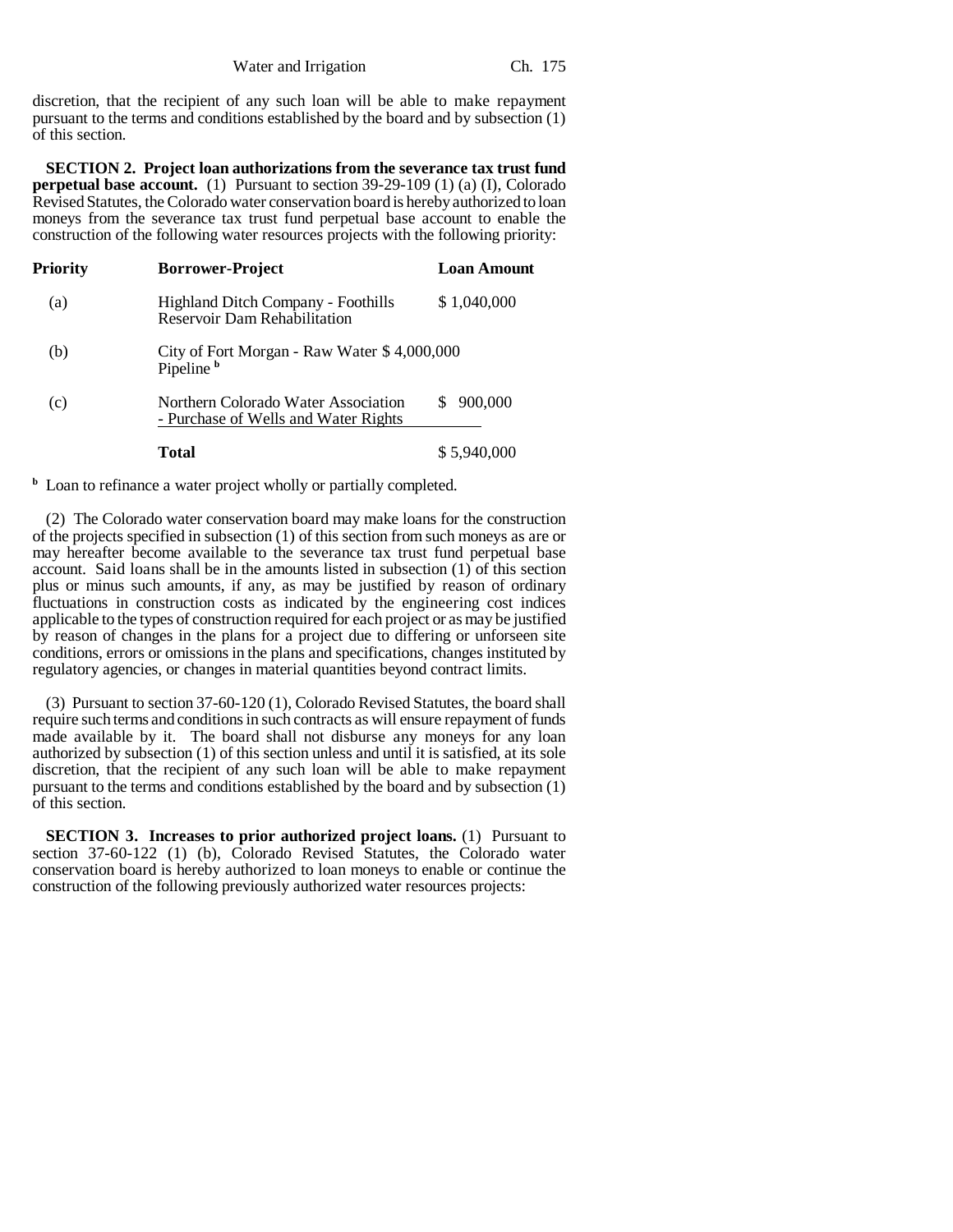Ch. 175 Water and Irrigation

| <b>Borrower-Project</b>                                                                  | Prior<br><b>Authority</b> | <b>Prior</b><br>Amount  | <b>Increase</b> | <b>Total</b><br>Amount |
|------------------------------------------------------------------------------------------|---------------------------|-------------------------|-----------------|------------------------|
| City of Greeley -<br>Twin Lakes Dam<br>Rehabilitation                                    | SB 87-15                  | $$412,500 \$375,000$    |                 | \$787,500              |
| Town of Palisade -<br>Replace Cottonwood<br>Pipeline <sup>c</sup>                        |                           | HB 95-1155 \$750,000    | \$172,000       | 922,000<br>S.          |
| Purgatoire River<br><b>Water Conservancy</b><br>District - Trinidad<br>Project Refinance | SB 97-008                 | \$500,000               | \$ 500,000      | \$1,000,000            |
| <b>Totals</b>                                                                            |                           | \$1,662,500 \$1,047,000 |                 | \$2,709,500            |

**c** Footnote "a" in the original authorization in HB95-1155, as enacted by the First Regular Session of the Sixtieth General Assembly, regarding the borrower being unable to obtain financing through the Colorado water resources and power development authority as it applies to this borrower shall be removed.

## **SECTION 4. Decreases to prior authorized project loans.**

| <b>Borrower-Project</b>                                                                          | <b>Prior</b><br><b>Authority</b> | Prior<br>Amount                    | <b>Decrease</b> | Amount<br>Remaining |
|--------------------------------------------------------------------------------------------------|----------------------------------|------------------------------------|-----------------|---------------------|
| Dolores Water<br>Conservancy<br>District -<br>Dolores Project<br><b>Residual Account</b>         |                                  | HB 83-1102 \$5,617,392 \$5,617,392 |                 | \$0                 |
| Rio Grande Water SB 87-15<br>Cons. District -<br>Ditches & Drains                                |                                  | $$250,000 \ $250,000$              | \$0             |                     |
| Town of Oak<br>Creek - Sheriff<br>Reservoir Spillway<br>Enlargement                              | SB 87-15                         | \$ 300,000 \$ 300,000              |                 | \$0                 |
| <b>Wadley Farms</b><br>Homeowners<br>Association -<br><b>Wadley Dams</b><br>No. 1, 2, & 3 Rehab. | SB 96-153                        | $$500,000$ $$500,000$              |                 | \$0                 |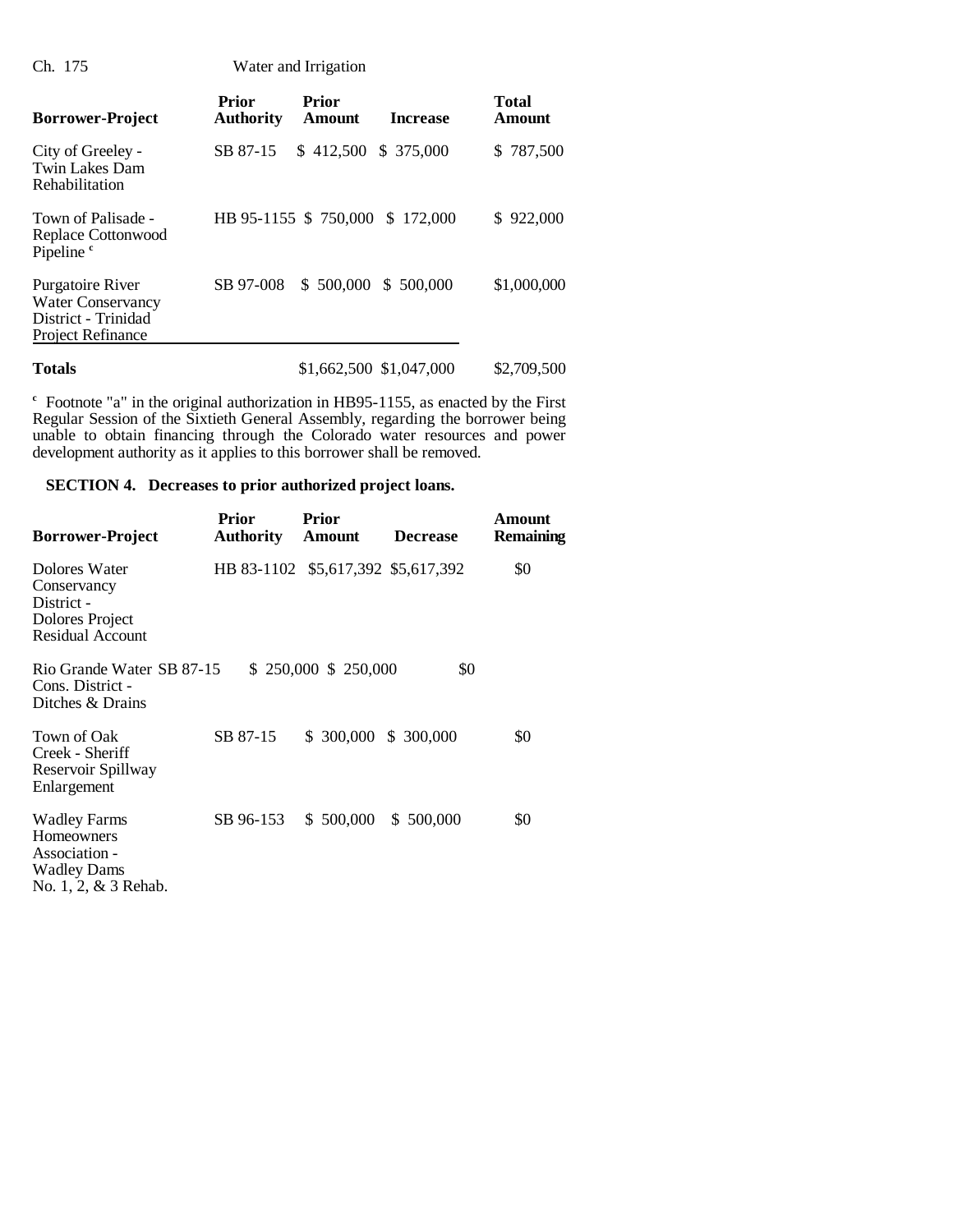| Water and Irrigation                                                    |  |                      |    |             | Ch. 175 |              |     |
|-------------------------------------------------------------------------|--|----------------------|----|-------------|---------|--------------|-----|
| Cedar Mesa Ditch SB 94-029<br>Co. - Cedar Mesa<br>Res. Outlet Rehab.    |  | 10,500<br>\$         |    | \$          | 10,500  | \$0          |     |
| Lateral 35<br>Association -<br>Rehabilitate Lateral                     |  | SB 94-029            |    | \$35,000    | \$      | 35,000       | \$0 |
| City of Walsenburg<br>- Martin Lake<br>Enlargement and<br>Rehab.        |  | SB 94-029            | \$ | 86,000      | \$      | 86,000       | \$0 |
| Goodhue Ditch<br>and Reservoir<br>Co. - Goodhue<br>Ditch Rehabilitation |  | HB 95-1155 \$ 19,000 |    |             |         | \$<br>19,000 | \$0 |
| <b>Totals</b>                                                           |  |                      |    | \$6,817,892 |         | \$6,817,892  | \$0 |

**SECTION 5. Rio Grande compact decision support system - appropriation.** (1) The Colorado water conservation board is hereby authorized to initiate design of a decision support system for the Rio Grande basin including data collection and development of the necessary data and databases, models, and user tools and to acquire, operate, and maintain the associated computer hardware and software.

(2) In addition to any other appropriation, there is hereby appropriated, out of any moneys in the Colorado water conservation board construction fund not otherwise appropriated, to the department of natural resources for allocation to the Colorado water conservation board and the division of water resources, the sum of two million dollars (\$2,000,000), or so much thereof as may be necessary, to retain a contractor to manage the design of the Rio Grande compact decision support system and for the continued implementation of this section.

(3) The moneys appropriated in subsection (2) of this section for the Rio Grande compact decision support system shall remain available for the designated purposes until the project is completed.

**SECTION 6. Satellite monitoring system maintenance - appropriation.** In addition to any other appropriation, there is hereby appropriated, out of any moneys in the Colorado water conservation board construction fund not otherwise appropriated, to the department of natural resources for allocation to the state engineer, for the fiscal year beginning July 1, 1998, the sum of one hundred twenty thousand dollars (\$120,000), or so much thereof as may be necessary, for the maintenance of the satellite monitoring system established and operated pursuant to section 37-80-102 (10), Colorado Revised Statutes.

**SECTION 7. Arkansas river well measurement program continuation -**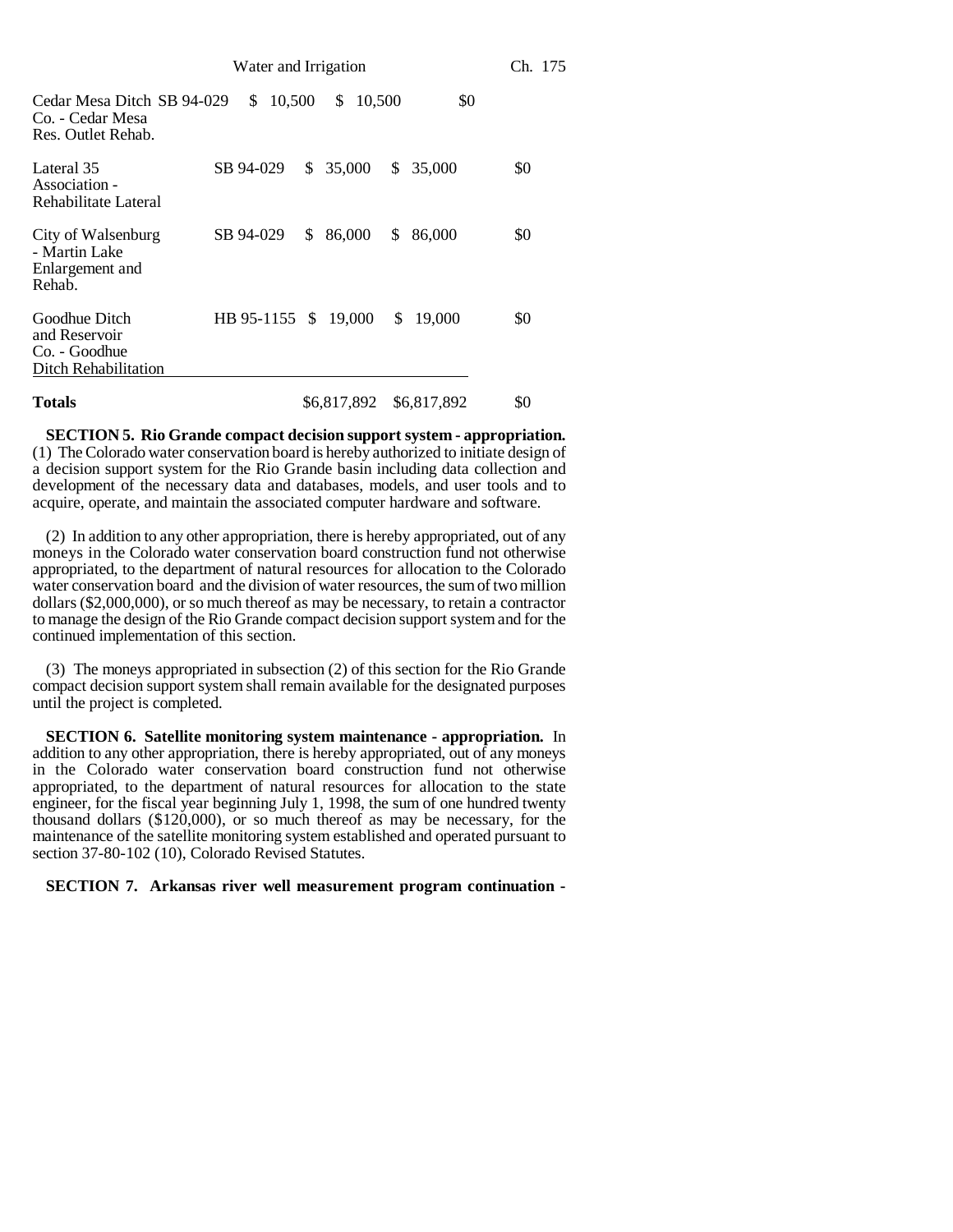## Ch. 175 Water and Irrigation

**appropriation.** (1) In addition to any other appropriation, there is hereby appropriated, out of any moneys in the Colorado water conservation board construction fund not otherwise appropriated, to the Colorado water conservation board for allocation to the state engineer, the sum of seventy-five thousand dollars (\$75,000), or so much thereof as may be necessary, to continue the Arkansas river well measurement program.

(2) The amounts appropriated in this section are in addition to amounts appropriated previously for the Arkansas river well measurement program. The moneys appropriated in subsection (1) of this section shall remain available for the designated purposes until the project is completed.

**SECTION 8.** Section 9 of Chapter 168, Session Laws of Colorado 1997, is amended to read:

**Section 9. Chatfield reservoir reallocation study - appropriation.** (1) The Colorado water conservation board is hereby authorized to expend up to three hundred thousand dollars (\$300,000) from the Colorado water conservation board construction fund IN ADDITION TO ANY OTHER APPROPRIATION, THERE IS HEREBY APPROPRIATED, OUT OF ANY MONEYS IN THE COLORADO WATER CONSERVATION BOARD CONSTRUCTION FUND NOT OTHERWISE APPROPRIATED, TO THE COLORADO WATER CONSERVATION BOARD, THE SUM OF FIVE HUNDRED THOUSAND DOLLARS (\$500,000), OR SO MUCH THEREOF AS MAY BE NECESSARY, to cooperate with the United States army corps of engineers, the urban drainage and flood control district, interested local governments, and other water users, in a reconnaissance FEASIBILITY study to be conducted in 1997 for the potential reallocation of flood control storage space to municipal water supply storage in Chatfield reservoir. The purpose of this reconnaissance study is to analyze existing and alternative operations of the Chatfield reservoir individually and, to the extent necessary, systematically with the Cherry Creek and Bear Creek reservoirs, to determine the advisability of undertaking a more detailed and more expensive investigation concerning the feasibility of reallocating storage in the flood control pool of Chatfield reservoir, either permanently or on a seasonal basis, to the conservation pool for water supply purposes. The reconnaissance study will estimate potential changes to downstream flows and to reservoir pool elevations as well as the potential consequences to water supplies, flood damages, recreation opportunities, water quality, fish and wildlife habitat, and other resources.

(2) Expenditure of the funds in subsection (1) of this section shall be contingent upon the board receiving a commitment from the United States army corps of engineers that these expenditures, and significant in-kind services provided by the board staff, along with any similar contributions by other nonfederal participants, will be recognized and credited appropriately in the negotiated EXECUTING A cost share agreement for funding and implementation of a formal feasibility study, should the board and the Colorado department of natural resources decide to proceed with that level of analysis.

(3) The moneys appropriated pursuant to this section shall remain available for the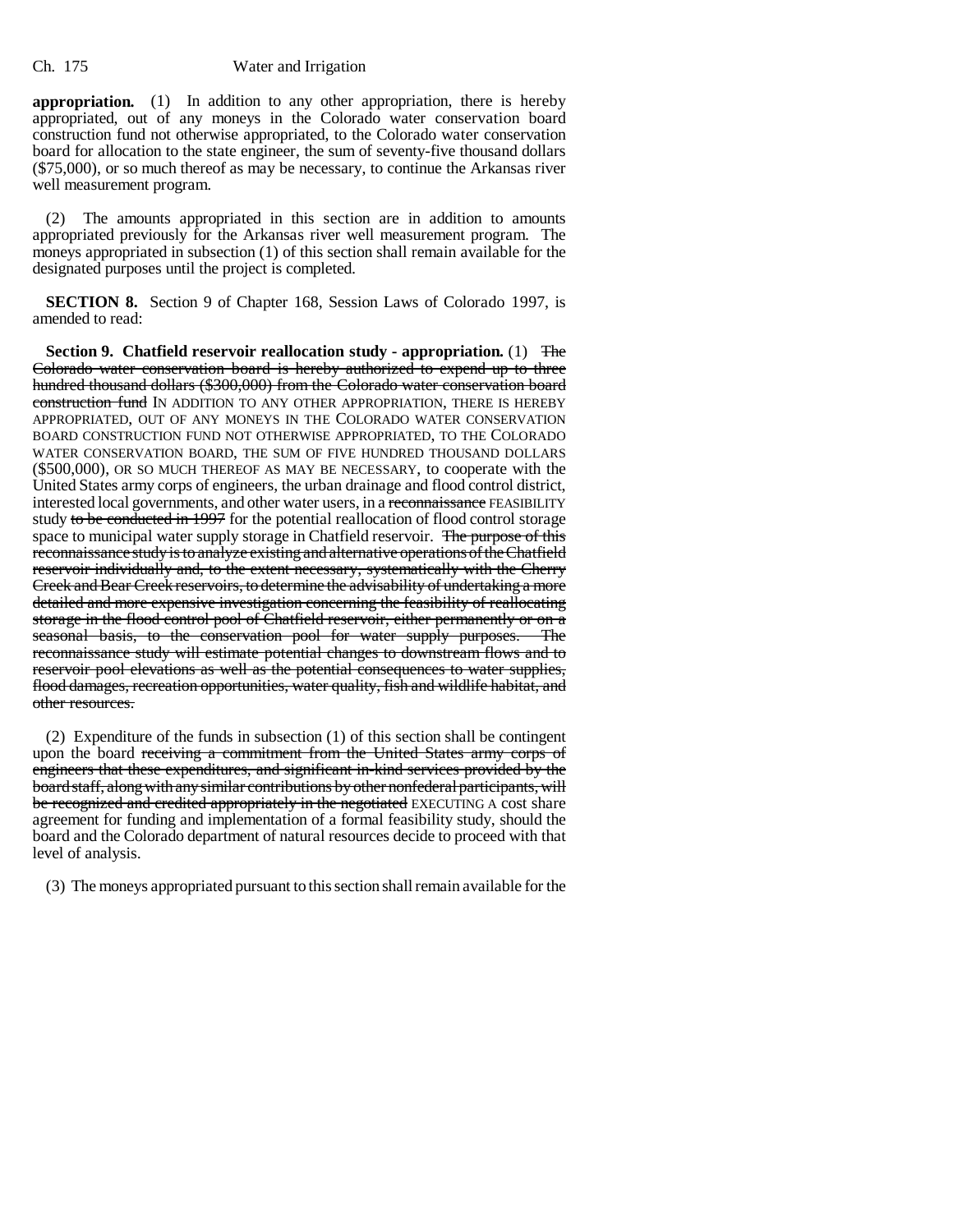designated purposes until the project FEASIBILITY STUDY is completed.

**SECTION 9. South Platte river multi-objective management plan continuation - appropriation.** (1) In addition to any other appropriation, there is hereby appropriated, out of any moneys in the Colorado water conservation board construction fund not otherwise appropriated, to the Colorado water conservation board, the sum of fifty-six thousand dollars (\$56,000), or so much thereof as may be necessary, to continue development of the South Platte river multi-objective management plan.

(2) The amount appropriated in this section is in addition to amounts appropriated previously for the South Platte river multi-objective management plan. The moneys appropriated in subsection (1) of this section shall remain available for the designated purposes until the project is completed.

**SECTION 10. Lower Elk river floodplain management planning appropriation.** (1) In addition to any other appropriation, there is hereby appropriated, out of any moneys in the Colorado water conservation board construction fund not otherwise appropriated, to the Colorado water conservation board, the sum of thirty thousand dollars (\$30,000), or so much thereof as may be necessary, to assist Routt county and the lower Elk river flood association implement projects and develop a multi-objective floodplain management master plan for the lower reach of the Elk river and the Yampa river basin as follows:

(a) Up to ten thousand dollars (\$10,000) for assistance to implement demonstration flood projects; and

(b) Up to twenty thousand dollars (\$20,000) for master planning assistance to develop a multi-objective floodplain management master plan.

(2) The moneys appropriated in subsection (1) of this section shall remain available for the designated purposes until the project is completed.

**SECTION 11.** Article 60 of title 37, Colorado Revised Statutes, is amended BY THE ADDITION OF A NEW SECTION to read:

**37-60-122.9. Colorado river recovery program loan account - creation.** (1) THERE IS HEREBY CREATED IN THE STATE TREASURY AS PART OF THE COLORADO WATER CONSERVATION BOARD CONSTRUCTION FUND THE COLORADO RIVER RECOVERY PROGRAM LOAN ACCOUNT FOR THE PURPOSE OF MAKING LOANS TO THE COLORADO RIVER AND SAN JUAN RIVER RECOVERY PROGRAMS FOR THE CONSTRUCTION OR IMPROVEMENT OF CERTAIN WATER RELATED PROJECTS IN COLORADO, UNDER AGREEMENTS WITH POWER USERS OF THE FEDERAL COLORADO RIVER STORAGE PROJECT, REQUIRED TO RECOVER THE FOUR ENDANGERED FISH SPECIES OF THE UPPER COLORADO RIVER, INCLUDING THE SAN JUAN RIVER.

(2) THE COLORADO WATER CONSERVATION BOARD SHALL RECOMMEND LOANS FROM THE COLORADO RIVER RECOVERY PROGRAM LOAN ACCOUNT TO THE GENERAL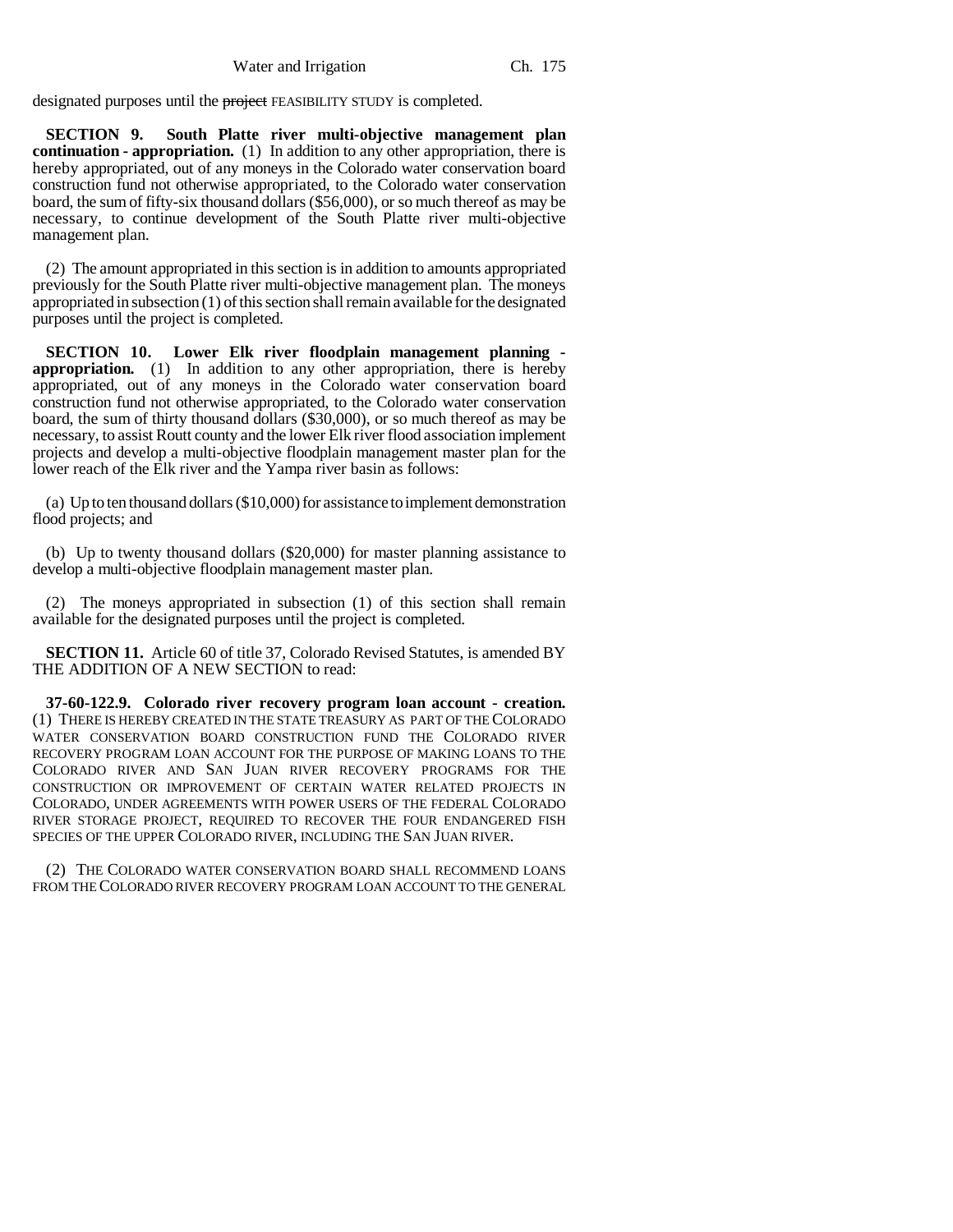ASSEMBLY PURSUANT TO SECTION 37-60-122 (1) (b). THE LOANS SHALL BE SUBJECT TO AN INTEREST RATE AND REPAYMENT PROVISIONS TO BE DETERMINED BY THE COLORADO WATER CONSERVATION BOARD.

(3) THE STATE TREASURER IS HEREBY AUTHORIZED AND DIRECTED TO TRANSFER TO THE COLORADO RIVER RECOVERY PROGRAM LOAN ACCOUNT, CREATED IN SUBSECTION (1) OF THIS SECTION, OUT OF ANY MONEYS IN THE COLORADO WATER CONSERVATION BOARD CONSTRUCTION FUND NOT OTHERWISE APPROPRIATED, THE SUM OF TWO MILLION DOLLARS. INTEREST EARNED ON THE FUNDS IN THE COLORADO RIVER RECOVERY PROGRAM LOAN ACCOUNT SHALL BE CREDITED TO THE COLORADO WATER CONSERVATION BOARD CONSTRUCTION FUND, CREATED IN SECTION 37-60-121 (1).

**SECTION 12. Geo-hydrologic investigation of the Denver basin aquifers appropriation.** (1) In addition to any other appropriation, there is hereby appropriated, out of any moneys in the Colorado water conservation board construction fund not otherwise appropriated, to the Colorado water conservation board, the sum of ninety thousand dollars (\$90,000), or so much thereof as may be necessary, for allocation to the Denver Museum of Natural History and the United States Geological Survey, in cooperation with the National Science Foundation, to drill and core a two thousand foot research well in the Denver basin aquifers near Kiowa in the central Denver basin and to conduct a geo-hydrologic analysis.

(2) The moneys appropriated in subsection (1) of this section shall remain available for the designated purposes until the project is completed.

**SECTION 13.** Paragraph (a) of subsection (1) of Section 11 of Chapter 168, Session Laws of Colorado 1997, is amended to read:

**Section 11. Exception to law concerning fish and wildlife resources account for the Grand Valley water management project and native aquatic species facility.** (1) To further the goals stated in section 37-60-122.2 (1) (a), Colorado Revised Statutes, and not withstanding the provisions of section 37-60-122.2 (1) (b), (1) (c), (2) (b), and (2) (c), Colorado Revised Statutes, the Colorado water conservation board is authorized to:

(a) Make a nonreimbursable grant of not more than one million two hundred fifty thousand dollars from the fish and wildlife resources account in the Colorado water conservation board construction fund to the United States fish and wildlife service PARTICIPANTS OF THE COLORADO RIVER RECOVERY IMPLEMENTATION PROGRAM for the Grand Valley water management project proposed by the recovery implementation program for the endangered fish species of the upper Colorado river basin under provisions that assure that any unneeded or unused portion of these funds will be restored to the fish and wildlife resources account if the recovery program ceases to be in effect or to serve its intended purposes; and

**SECTION 14.** 37-60-121 (3), Colorado Revised Statutes, is amended to read: